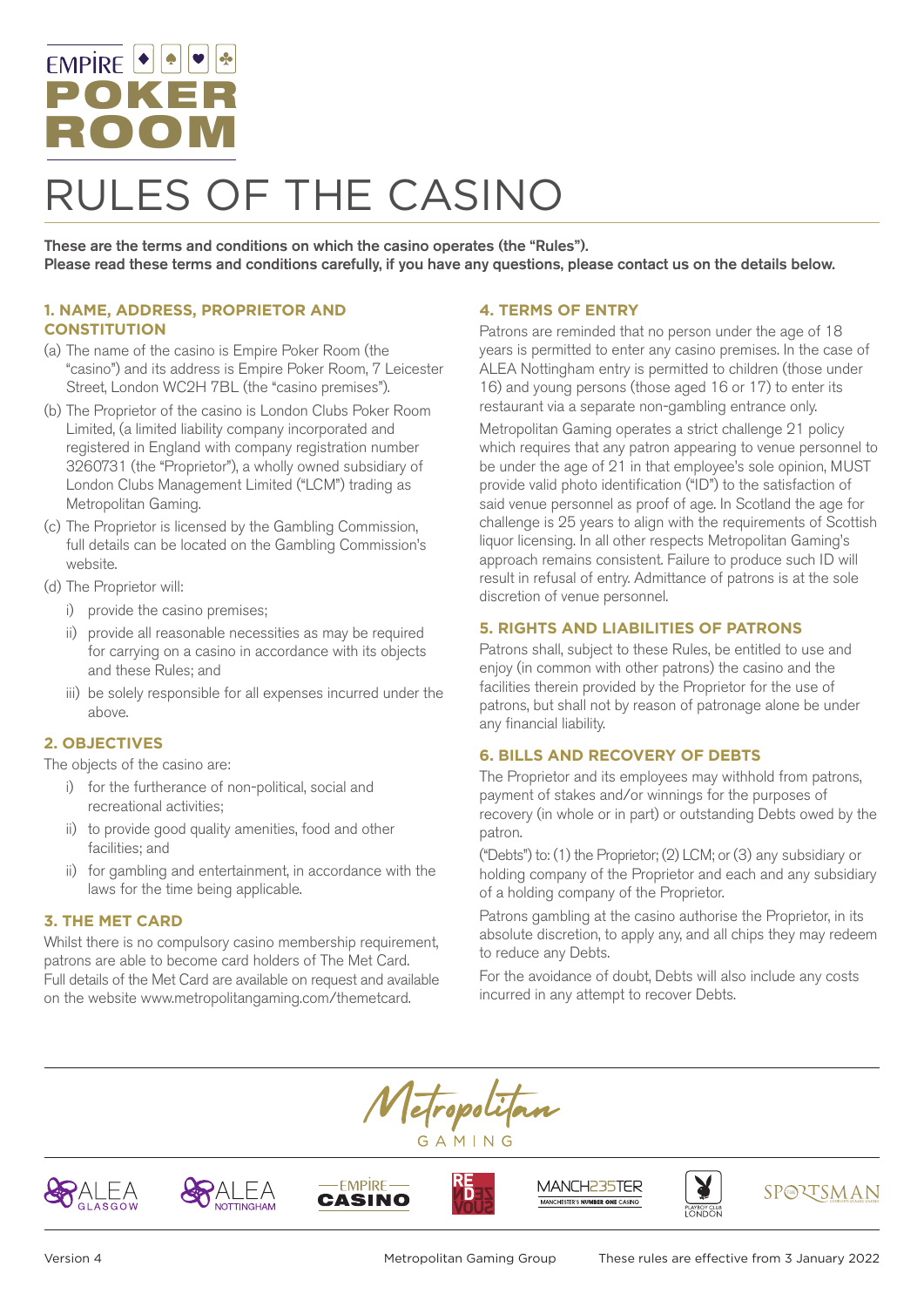The Proprietor will be entitled to charge interest on any debt amount from the date it was incurred until the date it is paid at a rate of 8% per annum.

Patrons must pay all bills before leaving the casino unless they have approval by a member of casino management not to do so.

Any non-payment shall be a breach of these Rules and could result in a temporary or permanent suspension.

When you gamble with us you are confirming that you are acting for yourself and not on behalf of anyone else and you are using your own funds.

#### **7. TERMS ON WHICH GAMBLING IS OFFERED**

A copy of the contractual terms on which gambling is offered (comprising these Rules and any Rules which apply to each game offered by the casino) will be made available to patrons upon request. By gambling in our casinos patrons agree to all these Rules.

The Rules of the Casino may be altered, revoked or supplemented at any time by the Proprietor and any change, variation or revocation shall be deemed to have been brought to the notice of the patrons and take immediate effect by posting details of such change at the Reception desk and/or including details on the casino website.

### **8. EXCLUSION OF PATRONS BY THE CASINO**

- (a) The Proprietor and/or Metropolitan Gaming may, in its/their absolute discretion at any time without notice and for any reason, exclude any patron from the casino. Such exclusion will also take effect in all other casinos within the Metropolitan Gaming Group unless otherwise confirmed in writing.
- (b) If a patron is excluded in accordance with 8 (a) the Proprietor reserves the right to refuse the patron access to any Metropolitan Gaming Group premises and to withhold from said patron the payment of stakes and/or winnings at the casino or any Metropolitan Gaming Group premises.
- (c) If a patron is excluded in accordance with Rule 8 (a) any reinstatement shall be at the sole discretion of the casino management. No such reinstatement shall be effective unless given by a member of Metropolitan Gaming management.
- (d) The Proprietor is committed to ensuring that gambling is kept crime free and conducted in a fair and open manner in accordance with the licensing objectives of the Gambling Act 2005 ("GA2005"). Any patron who, in the opinion of the casino employees, is or has been in breach of the Rules of a game in the casino will not be permitted to benefit from this breach. Breach of this rule will invalidate any gaming affected and any stakes or winnings hazarded shall be forfeited.
- (e) The Proprietor may disclose information relating to patrons whose access has been terminated or suspended to regulatory and enforcement authorities and to other casino operating companies outside the Metropolitan Gaming Group for the prevention and detection of crime, insofar as this is not inconsistent with the casino's obligations under data protection legislation.
- (f) No refunds will be made in the event of termination or suspension.

## **9. SOCIAL RESPONSIBILITY & SELF-EXCLUSION**

- (a) The casino is bound by the Social Responsibility requirements of the Gambling Act 2005 and the Gambling Commission's Licence Conditions & Codes of Practice ("LCCP"). Accordingly, the casino and the Proprietor adhere to Metropolitan Gaming's Safer Gambling Policy and Procedures.
- (b) Every patron is responsible for their own actions. Separately the casino, as part of the Metropolitan Gaming Group is committed to promote safer gambling for all patrons and to provide options for assistance to those who may be at risk of gambling harm. As part of that code, the casino and Metropolitan Gaming participate in a voluntary self-exclusion scheme "SENSE". This scheme may be implemented if a patron seeks self-exclusion from any Metropolitan Gaming Group property and those of any other UK casino operator. Any period of self-exclusion under SENSE will last for a period of at least 6 months.

The terms and conditions relating to SENSE are available in the casino, via the website www.metropolitangaming.com and on request.













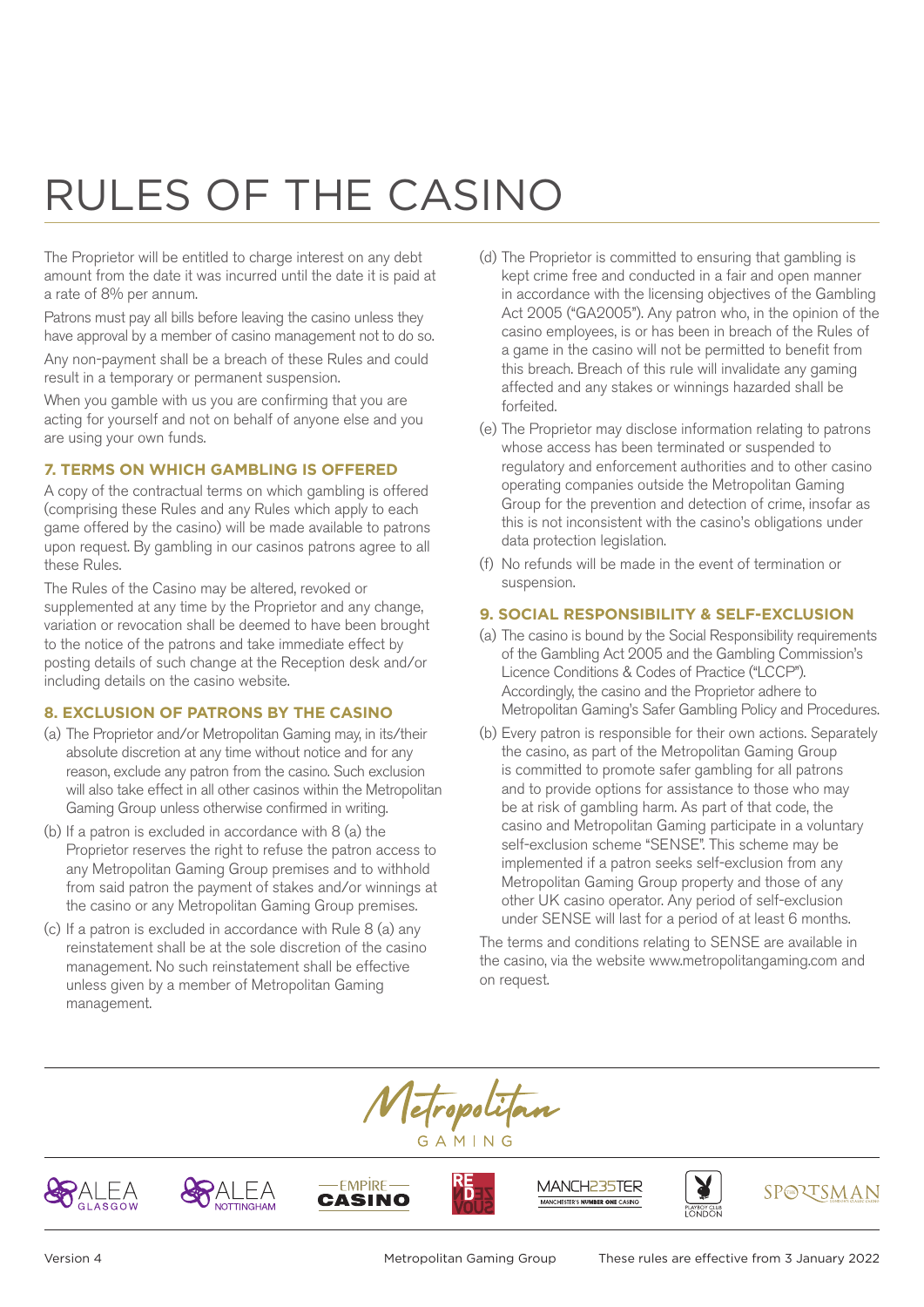## **10. PROPERTY**

No property belonging to the casino or the Proprietor shall be removed from the premises by any patron. Neither, the Proprietor nor any member of the Metropolitan Gaming Group nor any of its employees, accept any responsibility for any loss or damage to property on the premises whether or not entrusted to the care of a Group Casino or any of its employees.

#### **11. PATRON FUNDS NOT PROTECTED**

Patrons are advised that it is the policy of the Proprietor and Metropolitan Gaming not to protect patrons' funds held on deposit in the event of the casino's insolvency.

#### **12. OPENING HOURS**

The casino shall open and be prepared to receive patrons daily during such hours as the Proprietor in its absolute and sole discretion shall determine from time to time.

## **13. SALE & SUPPLY OF LIQUOR**

The sale or supply of intoxicating liquor in the casino shall be as determined by statutory provision, local regulation and the casino's local authority alcohol licensing conditions.

The casino and Proprietor reserve the right to cease serving alcohol to any patron without giving a reason.

#### **14. GAMING**

- (a) No game of hazard or chance shall be played in the casino otherwise than in accordance with all applicable laws and regulations.
- (b) No device (whether electrical, mechanical or otherwise), skill, trick or deception (which for the avoidance of doubt shall be deemed to include, but not to be limited to, card counting), the purpose of which is intended to defraud, or to gain an unfair advantage in, or to influence, any gambling in the casino may be used by any patron, whether on or off the premises.
- (c) The casino reserves the right to hold in its possession any patron's winnings from and stakes in any gambling if they suspect the patron has breached Rule 14 (b). Casino management shall be entitled to hold such winnings and

stakes until the conclusion of any investigation aimed at establishing whether the patron concerned has breached Rule 14 (b). If after the investigation casino management concludes that the patron has breached Rule 14 (b) then the gaming affected will be invalidated and the winnings derived therefrom, and the stakes hazarded, will be forfeited. In all other cases the winnings and stakes will be released to the patron unless any other good and valid reason entitles or requires the casino to retain the same and/or pass the same to any third party.

- (d) The casino are obliged in certain cases to notify the Police, National Crime Agency and/or The Gambling Commission and any other relevant authority of any breaches of Rule 14 (b) and of any action taken under Rule 14 (c), where it considers it appropriate to do so.
- (e) Gaming chips issued by the casino remain the property of the casino and must be returned or redeemed (as appropriate) on demand.

#### **15. DUE DILIGENCE REQUIREMENTS**

- (a) Patrons will be required to produce appropriate ID documentation, to ensure compliance with applicable legislation and regulations.
- (b) The Proprietor reserves the right, as part of their due diligence procedures, to conduct checks and raise queries with patrons to comply with applicable legislation and regulations.
- (c) The casino and Proprietor reserve the right not to proceed with any transaction and/or to freeze any monies in their possession until such time that (i) they have obtained the required information under Rule 15 (b); and / or (ii) the casino have completed any other processes that may be required under applicable legislation and regulation. Suspensions will be removed as soon as practicable if the reason for suspending no longer applies.















Version 4 Metropolitan Gaming Group These rules are effective from 3 January 2022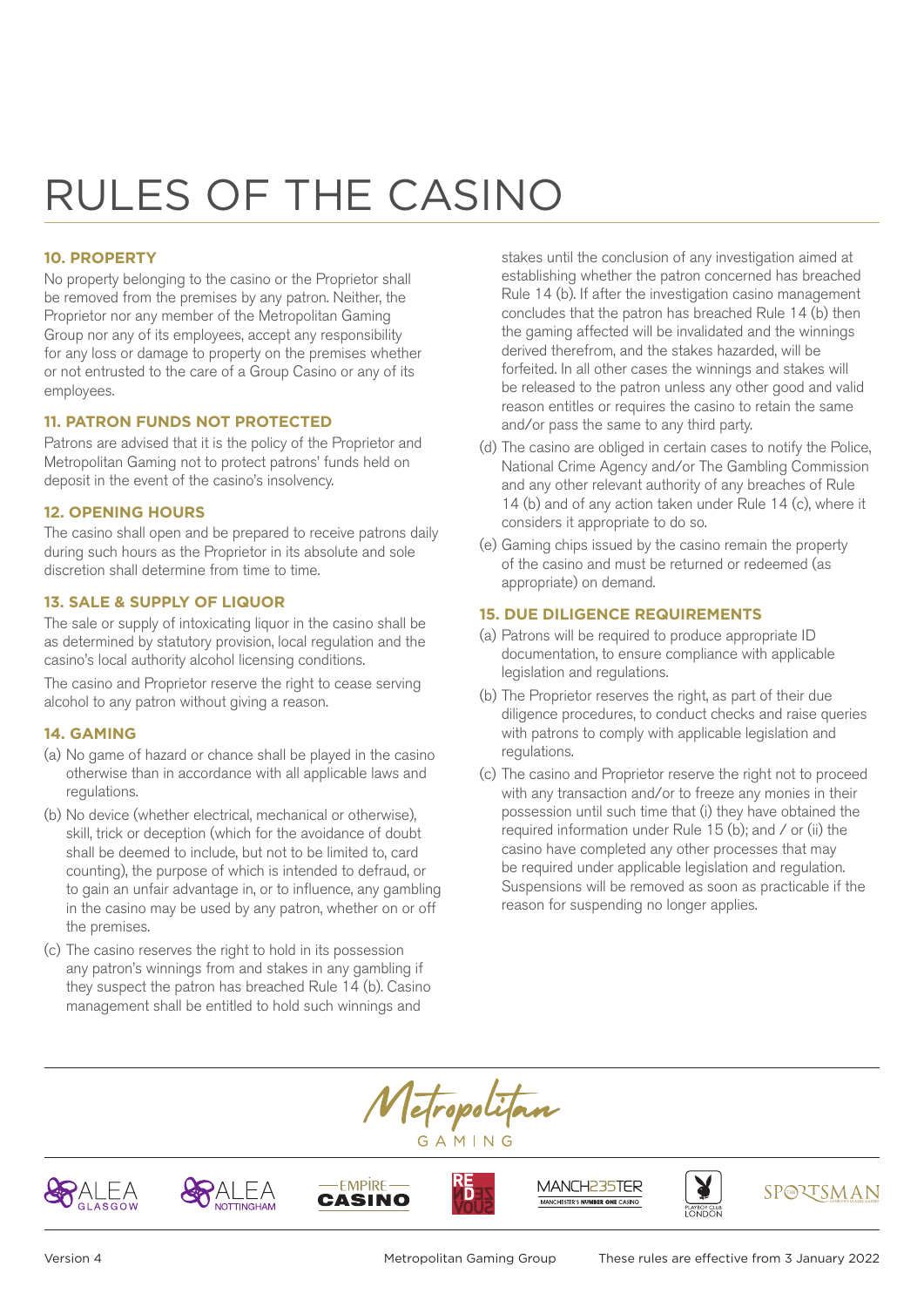# **16. DATA PROTECTION**

The casino will adhere to all applicable laws and regulations in relation to processing any personal information relating to our patrons.

In accordance with those laws, Metropolitan Gaming publishes a Data Processing Notice ('DPN') to which the casino adheres. This DPN describes how any personal information that the casino and Metropolitan Group collects from you, or that you provide to the casino, will be processed by Metropolitan Gaming and our lawful purposes of doing so.

The DPN also sets out your rights as the Data Subject and the procedures that you are entitled to invoke if you have any questions or complaints relating to our processing of your personal information.

Our current DPN is always available upon request at a Metropolitan Gaming casino or via www.metropolitangaming. com/data-processing-notice

# **17. ANIMALS**

Patrons who have registered disability assistance animals may bring their animal into the premises. Animals which do not fulfil these criteria are not permitted.

#### **18. MAIL**

No patron of the casino shall give the casino as their address for any purpose.

#### **19. USE OF CASINO NAME**

No patron shall use the name or membership of the casino for any form of advertising.

#### **20. COMPLAINTS**

The casino and Metropolitan Gaming are bound by the Complaints and Disputes requirements of the GA2005 and the LCCP. Accordingly, the casino operates under Metropolitan Gaming's Complaints & Disputes Policy & Procedures. A copy of the complaints and dispute procedure is available on the website www.metropolitangaming.com/contact-us/complaints-now on request or upon making a complaint or raising a dispute.

All patrons are deemed to accept the terms of Metropolitan Gaming's Complaints & Disputes Procedures.

## **21. REPRIMANDING EMPLOYEES**

No employees of the casino or Metropolitan Gaming Group shall be reprimanded by any patron; neither shall any patron harass, nor use insulting behaviour towards employees of the casino or Metropolitan Group. Any breach of this Rule by a patron may result in immediate suspension to access the casino and access to any Metropolitan Gaming Group premises. Any breach of this Rule by a patron at the casino or any other Metropolitan Gaming Group premises may result in immediate barring from the casino and/or any other Metropolitan Gaming Group premises. A breach of this Rule will entitle the casino or any member of the Metropolitan Gaming Group to withhold from any individual the payment of stakes and/or winnings.

#### **22. SEVERABILITY**

If at any time any provision of these Rules is adjudged to be illegal, invalid or unenforceable, that Rule shall be deemed deleted but that shall not affect or impair the legality, validity or enforceability of any other Rules.

#### **23. OUR RIGHTS**

No failure or delay by the Proprietor to exercise any right or remedy provided under these Rules or by law shall constitute a waiver of that or any other right or remedy, nor shall it prevent or restrict the further exercise of that or any other right or remedy.

#### **24. GOVERNING LAW**

These Rules and any dispute or claim (including noncontractual disputes or claims) arising out of or in connection with it or its subject matter or formation shall be governed by and construed in accordance with the law of England and Wales. In the case of ALEA Glasgow which is located in Scotland, Scottish Law may apply.

#### **25. CONTACT US**

If you have any questions about these Rules or any other Rules of the casino, please contact us by writing to the Club Director, Empire Poker Room, 7 Leicester Street, London WC2H 7BL

These rules are effective from 3 January 2022.

Tetropolitan GAMING